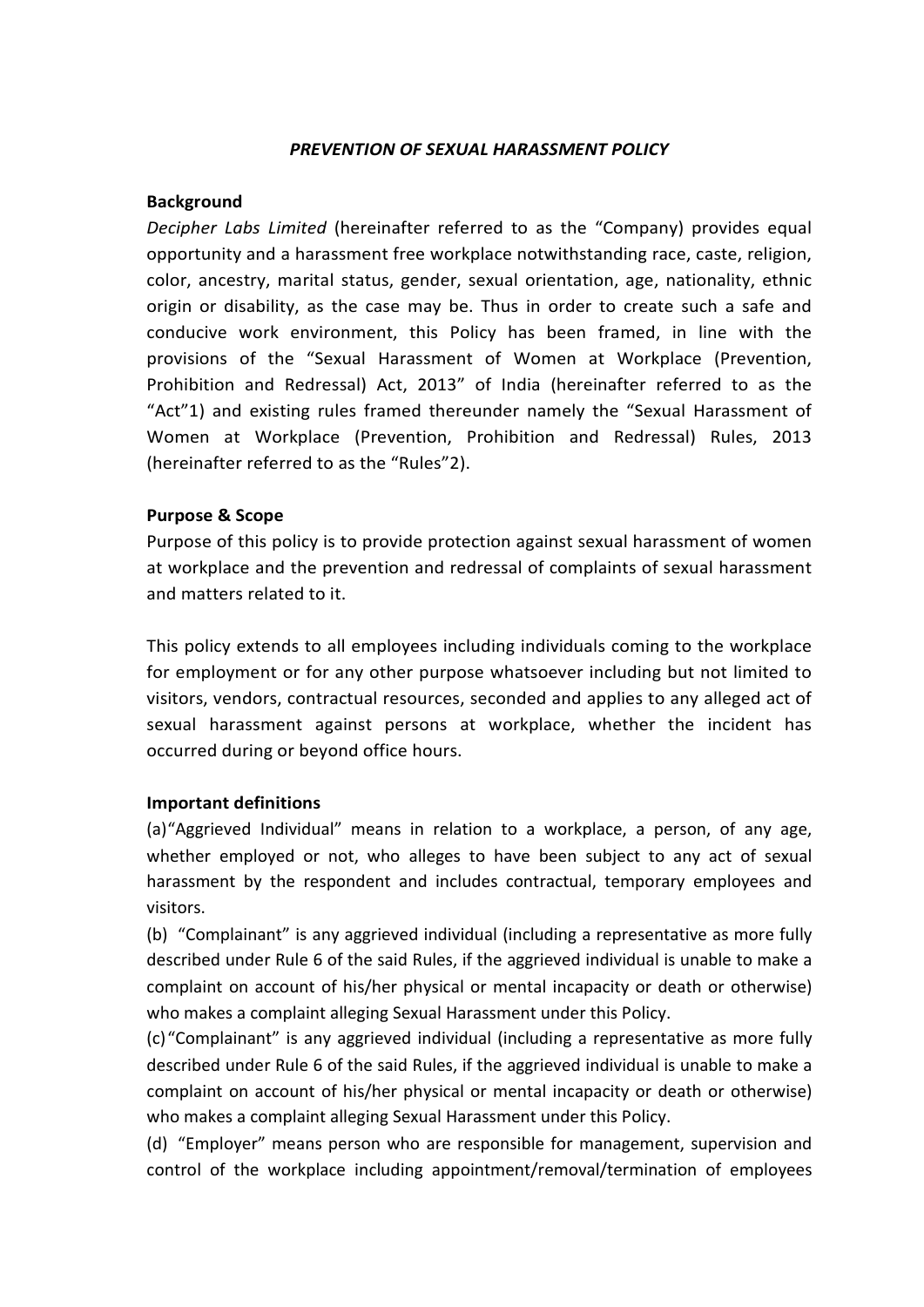and will include 'Director and General Manager', 'Chief People Officer (CPO)' and 'Chief Operating Officer (COO)'.

(e)"Internal Committee" means and includes an Internal Complaints Committee (hereinafter referred to as the "committee").

(f) "Presiding officer" means the presiding officer of the IC and shall be a woman employed at a senior level at the workplace amongst the employees.

(g)'Respondent" means a person against whom a complaint of alleging sexual harassment has been made under this policy.

(h) "Parties" means collectively the complainant and the respondent.

(i) Sexual harassment may be one or a series of incidents involving unsolicited and unwelcome sexual advances, requests for sexual favours, or any other verbal or physical conduct of sexual nature.

a. Sexual Harassment at the workplace includes:

b. unwelcome sexual advances (verbal, written or physical),

c. demand or request for sexual favors,

d. any other type of sexually-oriented conduct,

e. verbal abuse or 'joking' that is sex-oriented

f. any conduct that has the purpose or the effect of interfering with an individual's work performance or creating an intimidating, hostile or offensive work environment.

g. Inappropriate conduct could also be a joke, a prank or even a compliment. These gestures also lead to harassment although the intention of the individual might not be to offend the other person.

(j) "Workplace" means establishments, enterprises, institutions, offices, branches, premises, locations or units established, owned, controlled by the Company or places visited by the employees out of or during the course of employment including accommodation, transportation provided by the employer for undertaking such journey.

### Responsibilities Regarding Sexual Harassment:

All employees of the Company have a personal responsibility to ensure that their behavior is not contrary to this policy.

All employees are encouraged to reinforce the maintenance of a work environment free from sexual harassment.

# Raising of complaint

(1) Any aggrieved individual may make in writing, a complaint of sexual harassment to the Human Resources (HR) or Administration/personnel Department (through respective Lines of Service HR) or through Company's Ethics Office within a period of three (3) months from the date of incident and in case of more than one incident, within a period of three (3) months from the date of last incident unless